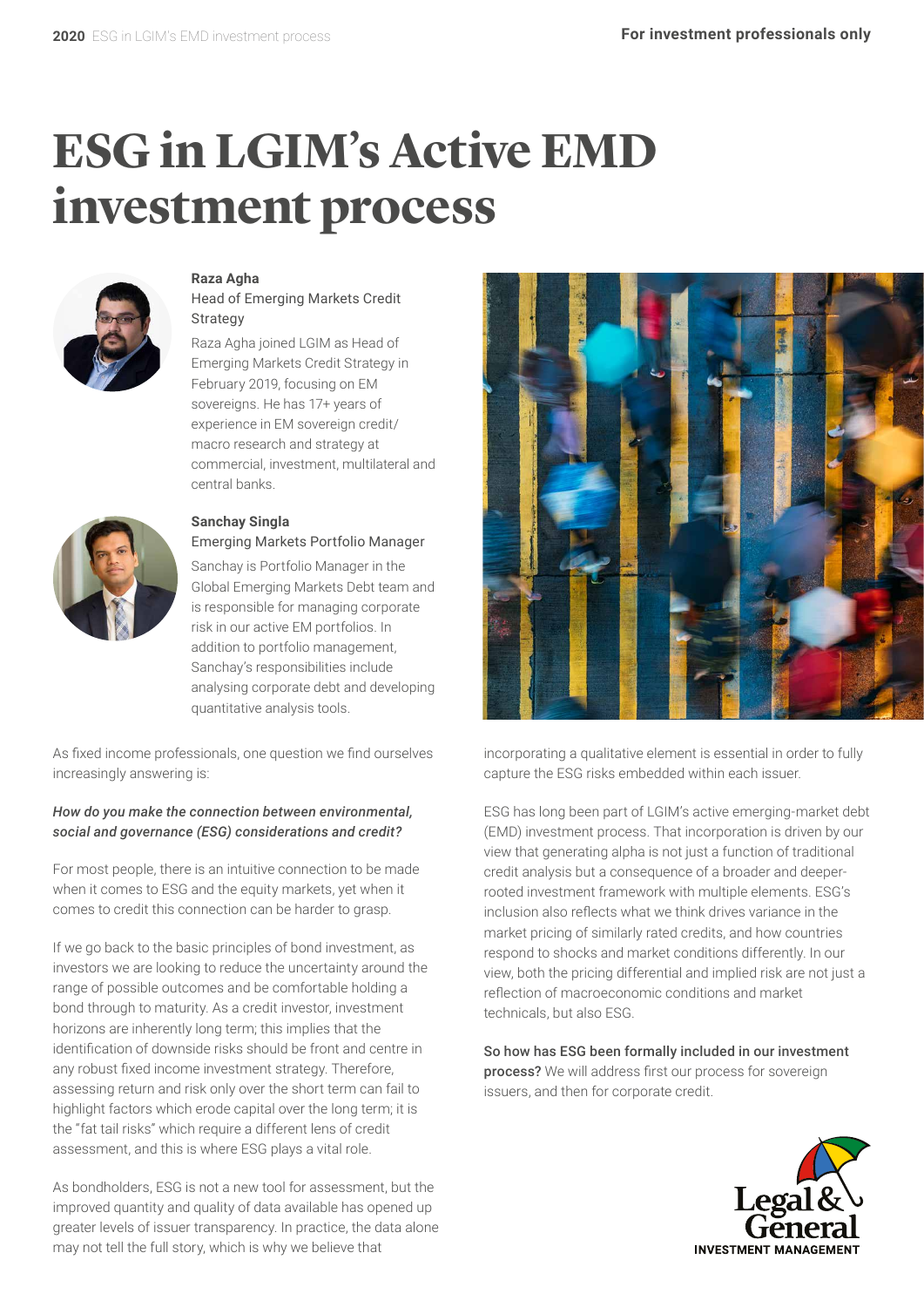#### **Sovereign EMD investment process**

Our sovereign investment process marries a top-down and bottom-up approach. In the former category, monthly interaction with LGIM's research, strategy and portfolio management staff, including dedicated EM economists, allows the EMD team to update views on global macro conditions, key currencies, benchmark rates and yields, commodities, geopolitics, and overall risk appetite for the coming one-tothree months. This anchors our bottom-up sovereign credit analysis, which factors in ESG considerations, ensuring a holistic approach to ascertaining sovereign creditworthiness. This bottom-up analysis has two elements:

Macroeconomic indicators: Our country databases, with annual and high-frequency indicators, monitor an economy's macroeconomic trajectory. The former allows us to form a medium-term view (two years); the latter is an assessment of current economic trends and progress towards forecasts.

Quantitative ESG factors: While we recognise that many ESG factors can stay static over relatively long periods of time, there are a number of examples where deterioration in ESG factors can alter credit quality and/or willingness to repay, thus leading to adverse bond performance. Recent examples are the 2011 Arab Spring (unemployment/inequality), the 2015 Ukraine default (geopolitics), the 2017 Mozambique default (governance), and recent protests in Venezuela, Ecuador and Lebanon. Thus, an evaluation of ESG factors supplements the investment process, deepening our understanding of the challenges and opportunities facing each sovereign. By enabling enhanced risk management, ESG analysis allows for better standalone credit selection and relative value analysis.

#### **What ESG data do we integrate?**

We source and select EM ESG factors through a robust and considered approach, assessing the credentials and quality of the data using the following criteria:

- a. data that is available, with history, from credible and accessible reputable providers for our investment universe, which is important for ensuring transparency, consistency and measuring evolution; and
- **b.** we select factors that impact not just a country's economic and social trajectory, but also a sovereign's ability and willingness to pay. The latter is central to our remit of preserving client capital and delivering consistently superior returns.

Below are some of the ESG factors we have isolated and the data source we use to support our quantitative assessment:

Institutional capacity and governance: We use Transparency International's Corruption Perceptions Index to capture how effective a government is in implementing its stated policy agenda. A country that ranks poorly implies both policy formulation and implementation will be weak, with consequences for macroeconomic stability and the longer-term trajectory. Following concerted efforts to reduce corruption after the election of a new president in 2017, for example, we have been constructive on the Angolan sovereign which has seen its rank on this measure improve by 17 places between 2015 and 2019.

- Competitiveness: We use the IFC/World Bank's Ease of Doing Business rankings as a measure of how conducive government policies are and public infrastructure is in aiding the delivery of superior economic performance. Indeed, our consistent overweight in India is driven by the strong reform effort being undertaken by the incumbent government, with the results evident in its Doing Business rank rising from 142nd out of 189 countries in 2015 to 63rd out of 190 in 2019.
- **Human development:** We use the United Nations Development Programme's Human Development Index to evaluate the social context within which government policies and institutions operate. Poor human development points to high poverty and/or inequality, which implies smaller "social buffers" to absorb expected/ unexpected or exogenous/endogenous shocks. If human development is weak, such shocks have the potential to increase political instability. For example, despite the peaceful elections in 2018 and subsequent IMF engagement, we have not increased our Pakistan exposure meaningfully given deterioration in the country's human development rank to 152nd out of 189 countries from 147th out of 188 over the past few years, reflecting higher inflation and weaker growth driving higher unemployment and poverty.
- **Environmental considerations:** In recognition of geographical differences, development strategies and development states, we develop a composite measure of each country's susceptibility based on five equally weighted metrics: climate change, air quality, water stress, vulnerability to natural hazards, and food security. We believe these five factors have the most immediate and direct impact on a sovereign's ability/willingness to pay. For example, the consistent deterioration in Papua New Guinea's scores on food security and high vulnerability to climate change led us to reduce our position despite the bond's scarcity and attractive relative value. Without addressing these factors, we suspect macroeconomic volatility will remain high for such a small and narrowly based economy.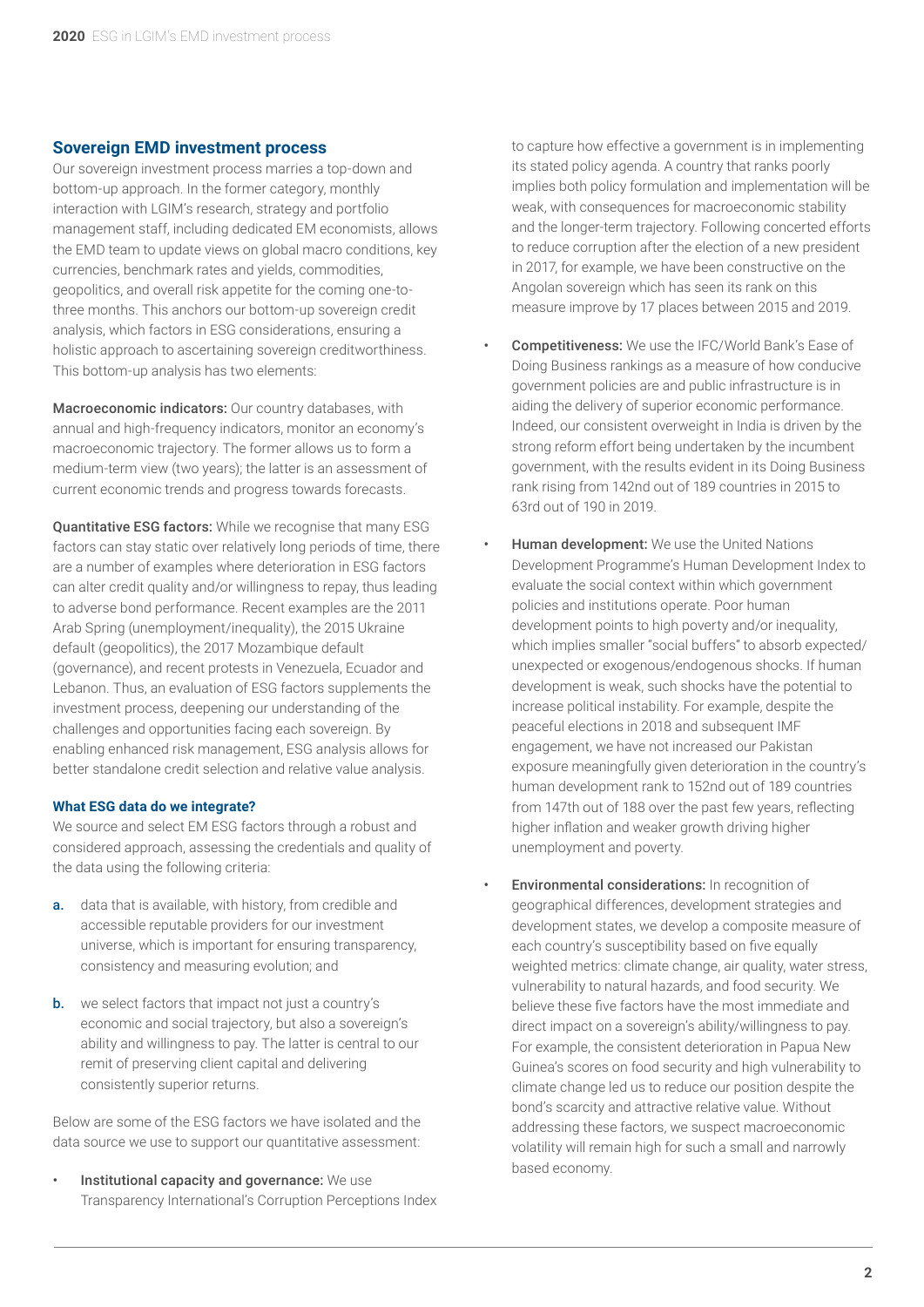#### **How do we integrate the ESG factors?**

Using the ESG factors in isolation can provide valuable insight; however, we go one step further by plotting these scores versus current spreads and ratings. This allows us to highlight whether a country is rich or cheap on valuations, if current ratings over- or understate a sovereign's strength, and how countries compare versus one another. But there are anomalies which highlight the importance of our analysts' judgement. For example, in the case of India, given our analysts' view that the reform and green-economy push of the current government will eventually lead to higher ESG scores, we have remained overweight.

## **Chart 1:**

#### **LGIM's ESG country scores versus country average rating**

### **Chart 2: LGIM's ESG country scores versus current country spread**



Sources: LGIM, World Bank, World Economic Forum, Maplecroft, Transparency International, S&P, Moody's, JP Morgan

This highlights why the data alone may not tell the full story, which is why we believe that incorporating a qualitative element is essential; we must treat the raw ESG data with caution and complement it with the expertise of our EM analysts.

It is also evident in looking at returns. On a year-to-date, three-year and five-year basis [source: JP Morgan, February 2020], total USD returns in the ESG layered GBI-EM have underperformed the non-ESG index by 150bps, 90bps and 80bps (as seen overleaf). The opposite holds true in sovereign hard currency – on a year-to-date, three-year and five-year basis, total returns on the EMBI GD have underperformed the ESG layered index by 80bps, 82bps and 100bps, respectively. That, though, is driven by index construction: the ESG index excludes several "weak" countries and quasi-sovereigns, making it longer duration and more geared towards IG names.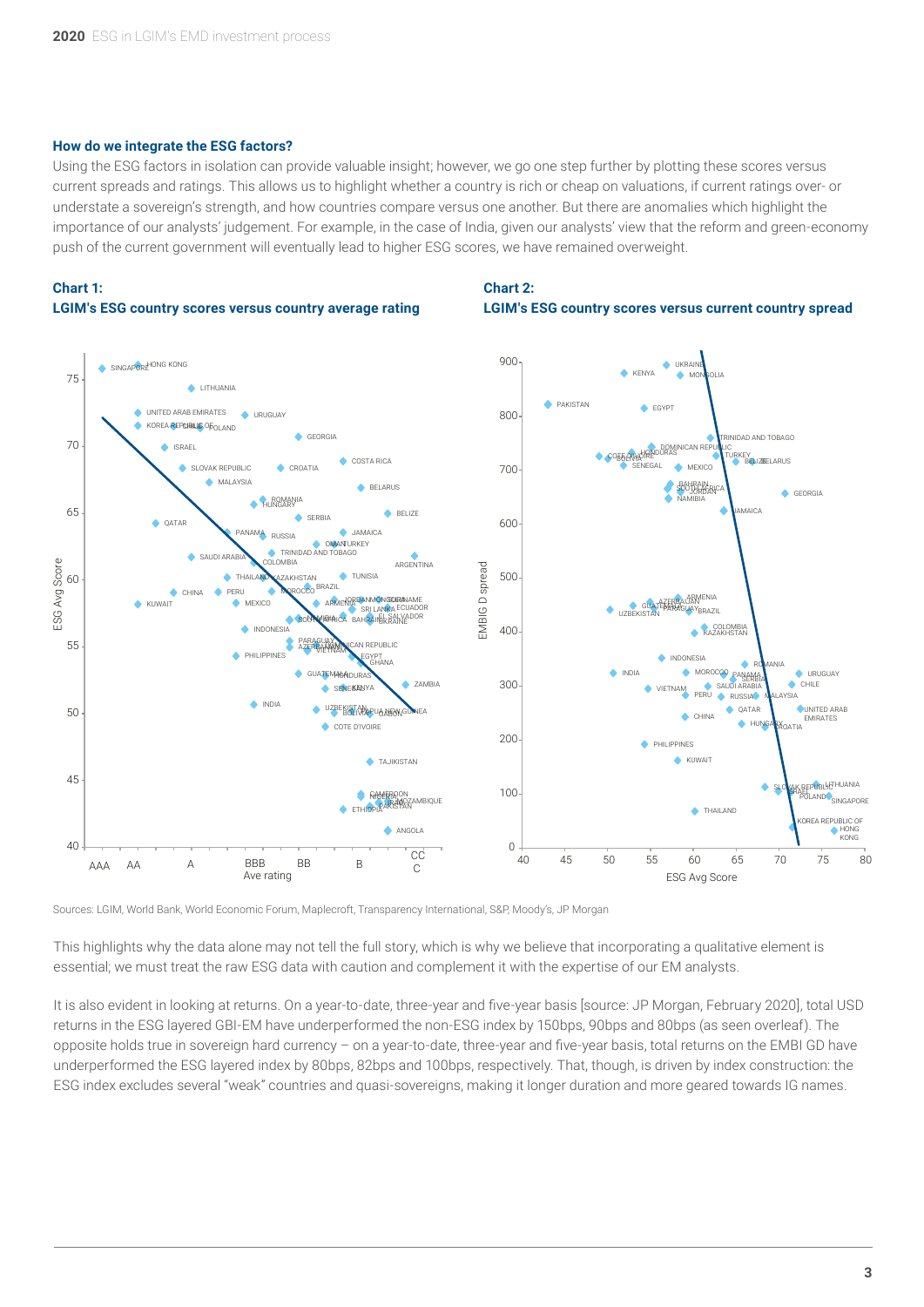| Table 1: Total Returns (%) ESG vs. Non-ESG benchmark indices |        |         |        |       |        |        |
|--------------------------------------------------------------|--------|---------|--------|-------|--------|--------|
|                                                              | 2014   | 2015    | 2016   | 2017  | 2018   | 2019   |
| <b>EMBIG Div</b>                                             | 7.4    | 1.2     | 10.2   | 10.3  | $-4.3$ | 15.0   |
| <b>JESG EMBI</b>                                             | 8.8    | 1.1     | 8.8    | 10.7  | $-3.8$ | 15.9   |
| Relative performance (bps)                                   | 140    | $-10$   | $-140$ | 40    | 50     | 90     |
|                                                              |        |         |        |       |        |        |
| <b>CEMBIBD</b>                                               | 5.0    | 1.3     | 9.7    | 8.0   | $-1.6$ | 13.1   |
| <b>JESG CEMBI</b>                                            | 4.1    | 1.5     | 8.8    | 7.7   | $-1.4$ | 12.8   |
| Relative performance (bps)                                   | $-90$  | 20      | $-90$  | $-30$ | 20     | $-30$  |
|                                                              |        |         |        |       |        |        |
| <b>GBI-EM GD</b>                                             | $-5.7$ | $-14.9$ | 9.9    | 15.2  | $-6.2$ | 13.5   |
| <b>JESG GBI-EM</b>                                           | $-6.1$ | $-15.4$ | 9.6    | 15.6  | $-5.9$ | 11.9   |
| Relative performance (bps)                                   | $-40$  | $-50$   | $-30$  | 40    | 30     | $-160$ |

Sources: LGIM, JP Morgan

What sets LGIM's EMD process apart is how we complement our active management expertise with ESG considerations. Their inclusion strengthens our investment process and risk management by adding an additional lens with which to evaluate investments and relative value.

#### **EM corporate credit investment process**

Much like our assessment of sovereign quality, ESG has always been at the heart of robust EM corporate investing. EM corporates operate in relatively weaker regulatory environments compared with their counterparts in developed markets. This typically translates into weaker standing on ESG factors.

Epitomising this, lax environmental laws and challenges in implementing them have resulted in higher pollution levels across many EM cities and regions. Similarly, on the social front, many ESG exclusion lists and data providers highlight the prevalence of child labour, lower worker safety standards and human rights issues in sectors across many EM economies. Finally, on governance, with lower public listing norms in EM exchanges, corporates face a lower hurdle of regulatory scrutiny – leading to regulators routinely accepting lower numbers of independent board directors, lower reporting standards and less transparency in inter-company dealings.

Driven partially by these factors, EM corporates trade at a premium to their DM peers even in the same rating bucket, at a time when rating agencies are becoming more sensitive to ESG factors. For example, last year, despite a strong balance sheet and operational efficiencies, Moody's downgraded Vale (a Brazilian iron-ore miner) to high yield after one of its tailings dams in Brazil collapsed. The decision pointed specifically to higher environmental risks and associated social costs. In its aftermath, LGIM analysts engaged with Vale and the management of other Brazilian iron-ore miners (CSN, for example) to better understand the tailings process and business impact of implementing enhanced safety procedures. Facing these challenges, active EM managers have long relied more on their analysis and judgement around these factors rather than being able to benefit from collaborative engagement with local regulators and public institutions.

#### **The EM discount: EM corporate bonds have consistently traded with a spread premium relative to similarly rated US credits**



Sources: Bloomberg, JP Morgan, February 2020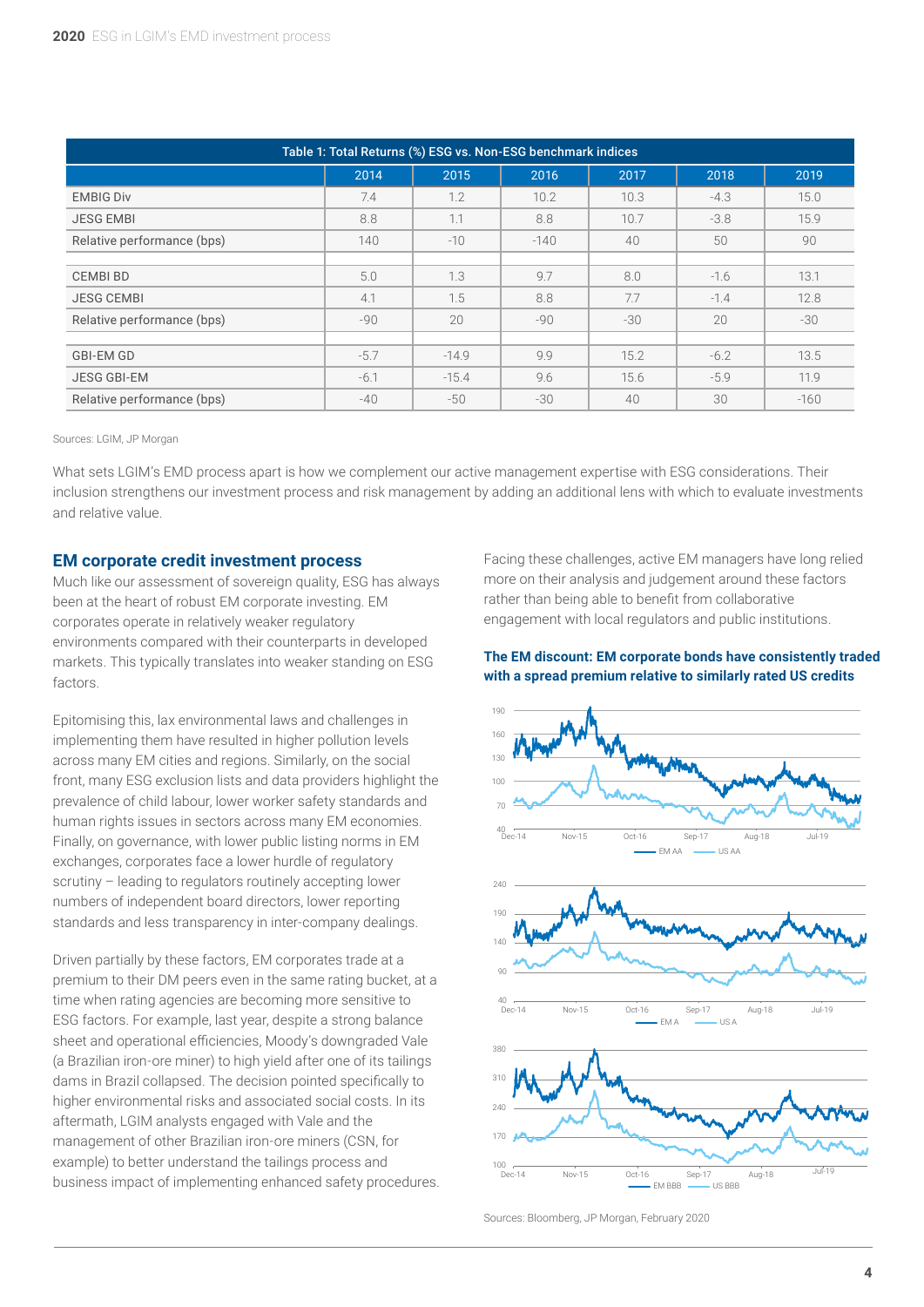#### **The challenge in incorporating ESG considerations**

Analysing ESG factors within the EM corporate space is complex due to several factors. For one thing, close to 20% of the EMBI Global Diversified Index is made up of quasisovereigns which are unlisted and 100% government owned. That's in addition to corporates which are partially stateowned and can similarly lack transparency. In many cases, both form key parts of an EM sovereign's economic policy design and implementation tools.

However, the challenge is differentiating between the ESG factors that affect the state versus those that impact the state-owned entity. Even if environmental factors can be gauged via third-party providers, analysing social and governance considerations is more difficult given a lack of public knowledge and disclosure.

Understanding those linkages is important in determining whether a state-owned entity should be evaluated against its own ESG metrics, those applicable to the state or some combination of the two. State level assessment may be more appropriate in the case of fully state-owned companies which are simply an extension of the sovereign's policyimplementation toolkit.

Beyond state-owned entities, many EM corporates follow different reporting standards than their DM peers due to regulatory weaknesses. Thus, data integrity, reliability and standardisation become significant challenges in the EM

#### **Chart 6: Active view weights for Oil & Gas Chart 7: Active view weights for Healthcare**

corporate space. That then plays a constraining role in creating effective, blanket ESG screens or exclusion lists.

This points to the core challenge when evaluating corporate ESG risk – different businesses and sectors face different ESG challenges and opportunities. Hence, evaluating all companies using one simplistic, universal standard will create a misleading picture of their standing. This is perhaps one reason why corporate ESG indices with blanket screens or exclusion lists underperform non-ESG indices, as illustrated in Table 1. That favours an investment process that is able to combine qualitative judgement and quantitative metrics.

#### **How LGIM does it**

Given the above, LGIM's corporate credit ESG analysis is driven by each analyst's view on the significance of each factor. We start with third-party data from multiple different vendors. Our corporate governance and credit analyst teams normalise this data for each sector by taking idiosyncrasies into account. That is used to increase or decrease weightings for each environmental, social and/or governance factor to come up with an overall assessment. This is illustrated below with an example comparing the Oil & Gas sector to Healthcare. As is clear, there is a greater emphasis upon E risks (shaded in green) within Oil & Gas as compared to Healthcare, which has higher S risks (shaded in blue). Importantly, analysts also incorporate their own assessment on the future trajectory of management, policies and business models to formulate the overall ESG view for each company.

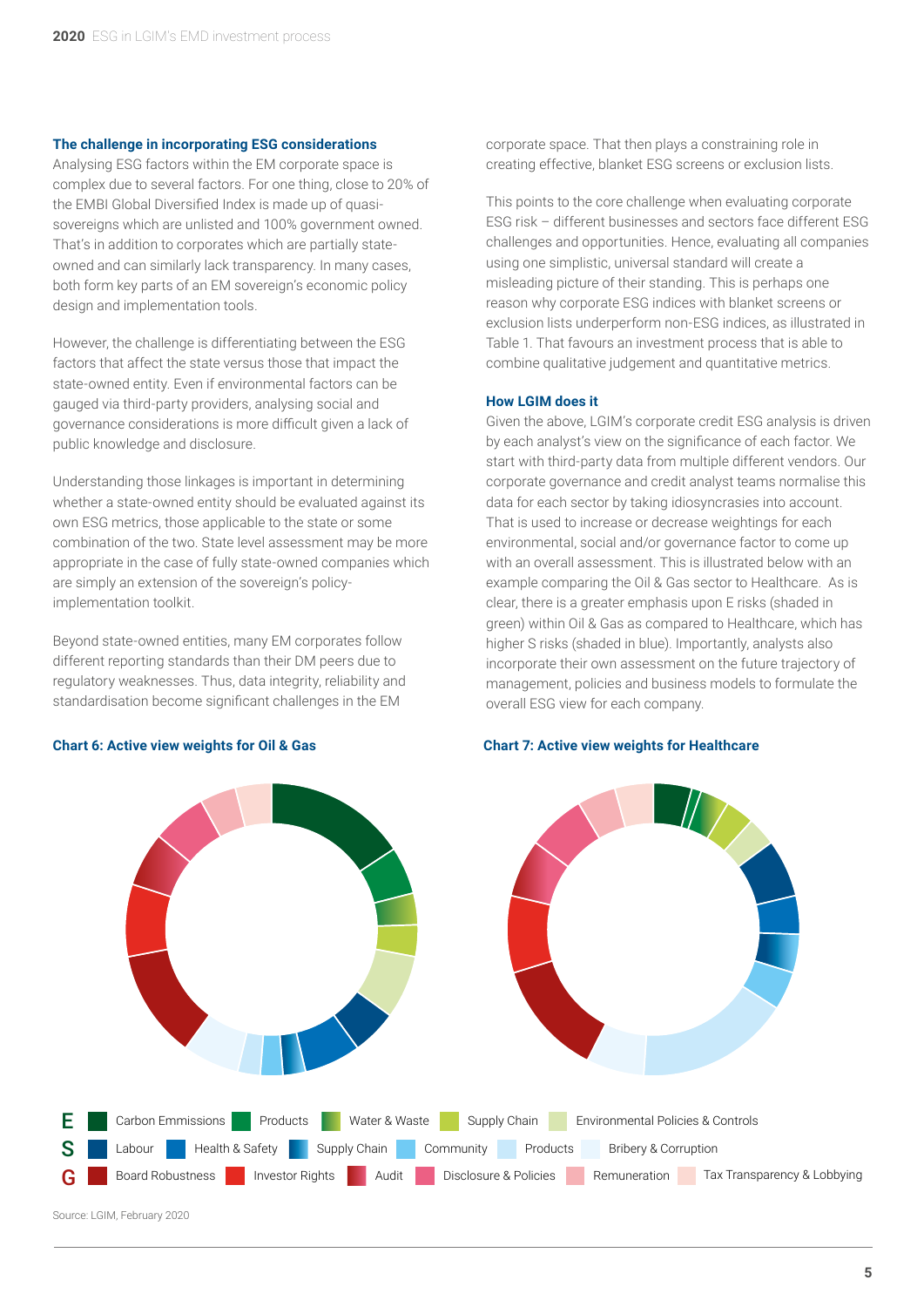Given that much of the ESG data provided by third party vendors is backward looking, it falls short of capturing management and strategic changes, and may not capture the indirect impact of business activity. This means that the analyst assessment, utilising bottom-up fundamental research and corporate engagement to supplement quantitative information, is critical from an investment perspective. It is the key differentiating factor between the EM corporate credit investment process at LGIM and its peers.

The analysis of ESG factors has to be active and dynamic given limitations in existing data and the diversity in the EM corporate universe. For example, it is often difficult to differentiate financial institutions based on their environmental scores as variance and levels are fairly low. However, what is meaningful is their indirect environmental impact, something which can only be gauged via analysis of their loan exposure to different industries and an evaluation of their lending strategy. Taking the Credit Bank of Moscow\* as a case in point, we were concerned about the bank's concentrated exposure to a single entity in the Russian oil and gas sector and hence have chosen to avoid investing in it for the time being.

Another example is Petrobras\*. The Brazilian company has weak ESG metrics due to the nature of its business and past corruption scandals. However, there has been a management change after which corporate governance has improved markedly. Given that backward-looking data would not have been able to capture this, our analysts' positive view of these changes and the potential for an improved trajectory has helped generate positive alpha. This level of company engagement provides us with a solid platform from which to develop and implement high-conviction views.

#### **Conclusion**

We have seen that taking ESG considerations into account can result in improved financial performance, but at LGIM we recognise that a one-size-fits-all approach to ESG analysis may not have the desired impact. We thus take great pride in our investment process which takes a complementary approach to ESG integration, blending quantitative ESG factors with active engagement and our knowledge and expertise in active EMD.

\*For illustrative purposes only. Reference to a particular security is on a historic basis and does not mean that the security is currently held or will be held within an LGIM portfolio. The above information does not constitute a recommendation to buy or sell any security.